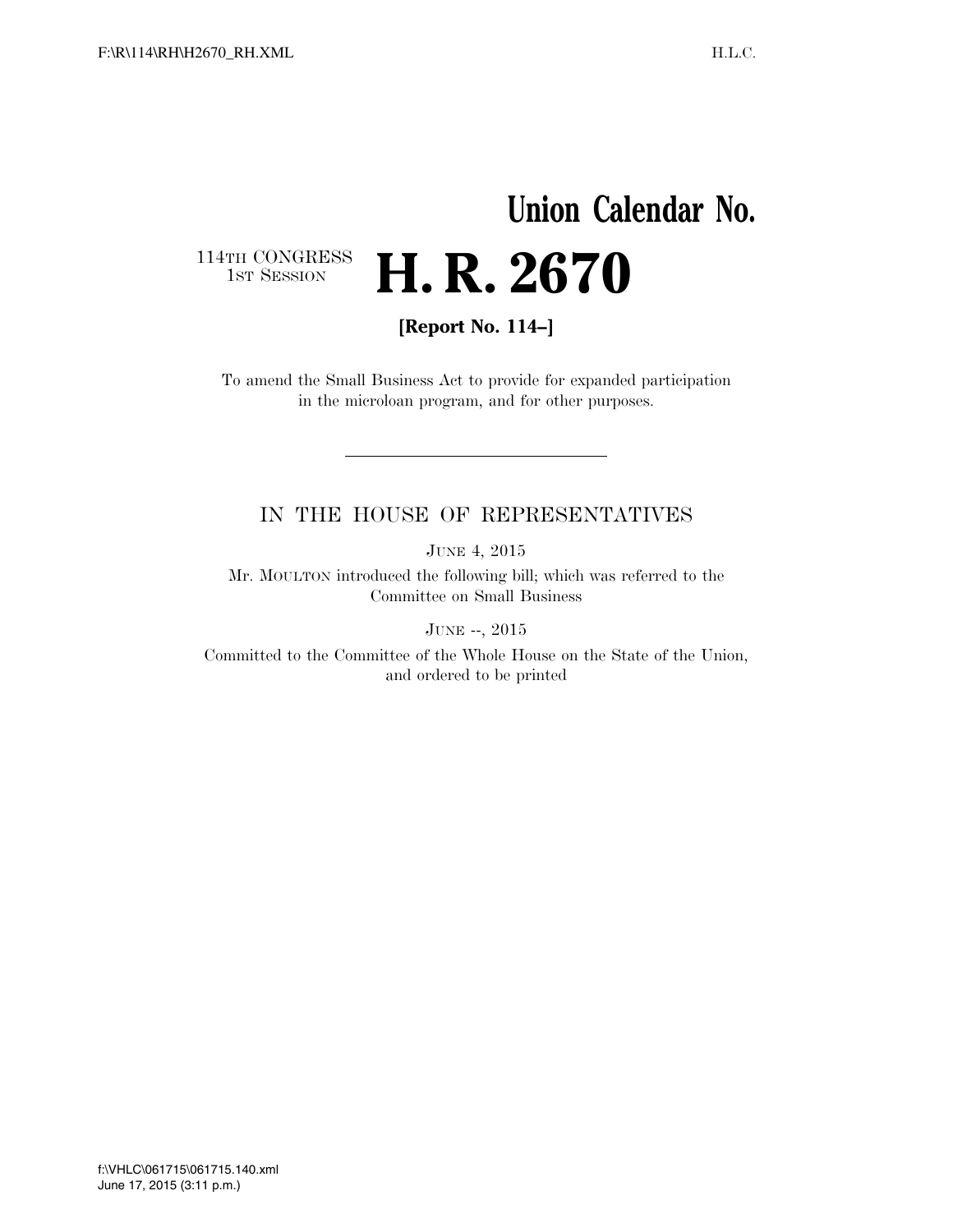# **A BILL**

To amend the Small Business Act to provide for expanded participation in the microloan program, and for other purposes.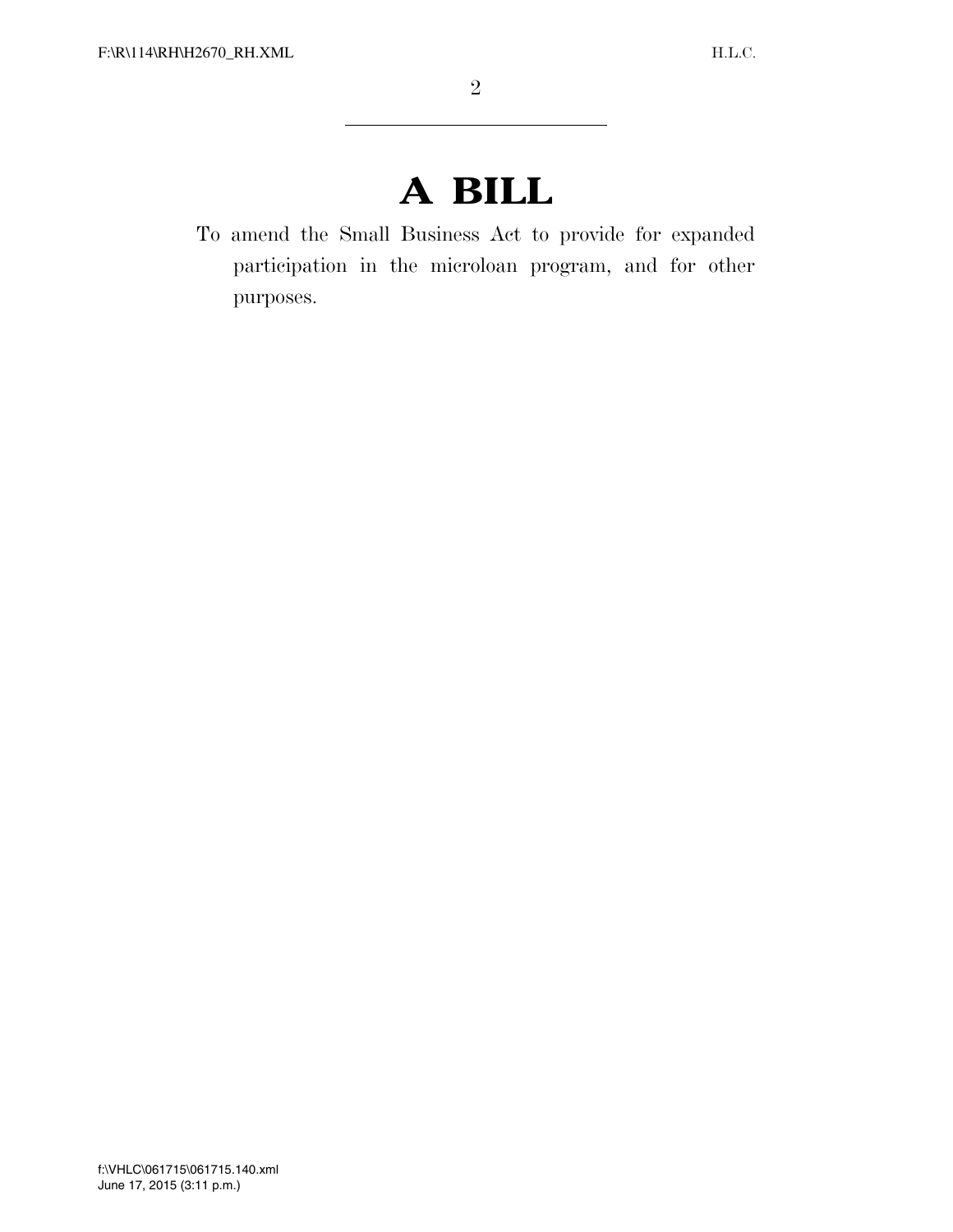*Be it enacted by the Senate and House of Representa-tives of the United States of America in Congress assembled,* 

#### **SECTION 1. SHORT TITLE.**

 This Act may be cited as the ''Microloan Moderniza-tion Act of 2015''.

#### **SEC. 2. WAIVERS OF 25/75 RULE.**

7 (a) WAIVER AUTHORIZED.—Section  $7(m)(4)(E)(i)$  of 8 the Small Business Act  $(15 \text{ U.S.C. } 636(m)(4)(E)(i))$  is amended by adding at the end the following: ''The Admin- istrator shall by rule establish a process by which inter- mediaries may apply for and the Administrator may grant a waiver from the requirements of this clause.''.

 (b) CONTENTS OF RULE.—In the rule required by the amendment made by subsection (a), the Administrator of the Small Business Administration shall require any ap-plicant for a waiver to—

- (1) to specify how such applicant will use the additional technical assistance; and
- (2) provide assurance in a form provided for by the Administrator in the rule that the intermediary will have sufficient funds to provide technical assist-ance to all of the intermediary's borrowers.

 (c) RULEMAKING REQUIREMENTS.—The rule re- quired by subsection (a) shall be promulgated after notice and the opportunity for comment of not less than 60 days.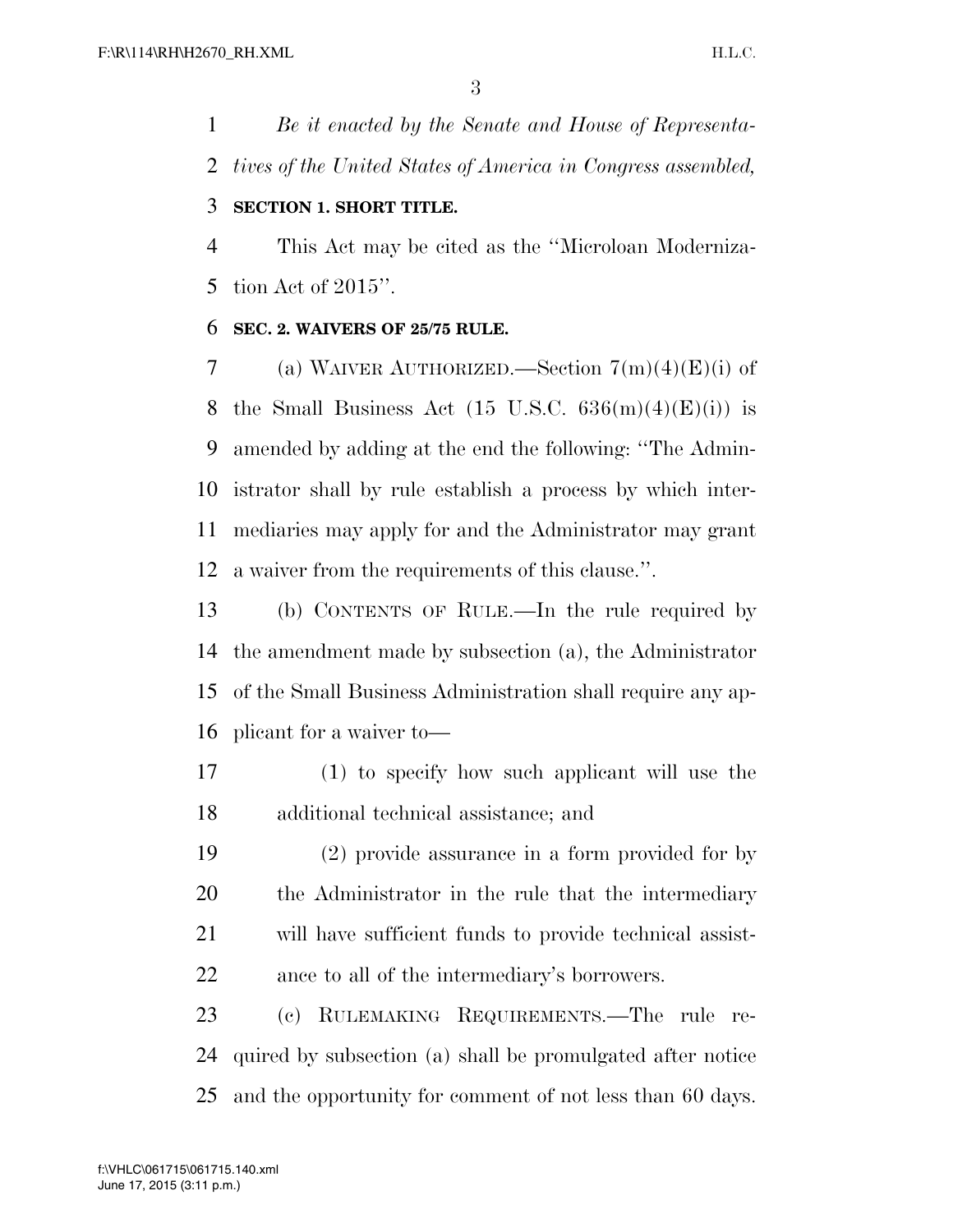Such regulation shall be codified in the Code of Federal Regulations and shall incorporate any delegation of the Administrator's authority to approve waivers to any ap-propriate subsidiary official.

### **SEC. 3. MICROLOAN INTERMEDIARY LENDING LIMIT IN-CREASED.**

 Section 7(m)(3)(C) of the Small Business Act (15 8 U.S.C.  $636(m)(3)(C)$  is amended by striking ''\$5,000,000'' and inserting ''\$6,000,000''.

#### **SEC. 4. EXTENDED REPAYMENT TERMS.**

 Section 7(m)(6) of the Small Business Act (15 12 U.S.C.  $636(m)(6)$  is amended by adding at the end the following:

14 "(F) REPAYMENT TERMS FOR LOANS TO SMALL BUSINESSES.—The Administrator may not impose limitations on the term for repay- ment of a loan made by an intermediary to a small business concern or entrepreneur, except that—

 ''(i) in the case of a loan made by an 21 intermediary of \$10,000 or less, the repay- ment term shall be not more than 6 years; and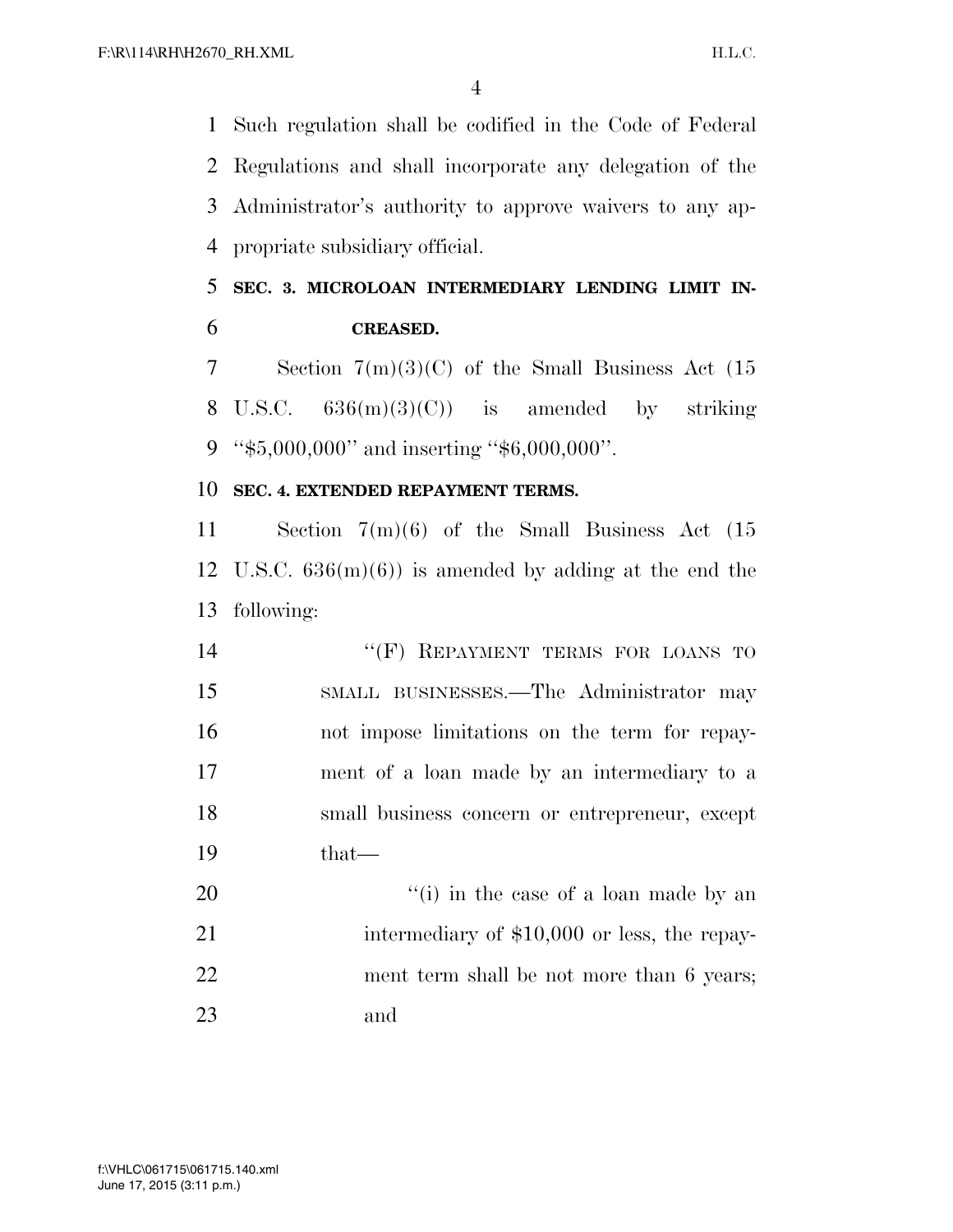1 ''(ii) in the case of a loan greater than 2  $\text{\$10,000}, \text{ the repayment term shall be not}$ more than 10 years.''.

#### **SEC. 5. LINES OF CREDIT AUTHORIZED.**

5 Section  $7(m)(6)(A)$  of the Small Business Act (15 6 U.S.C.  $636(m)(6)(A)$  is amended by inserting after ''short-term'' insert ''(including lines of credit)''.

#### **SEC. 6. GAO STUDY OF MICROENTERPRISE PARTICIPATION.**

 Not later than 120 days after the date of enactment of this Act, the Comptroller General of the United States shall complete a study on and report to the Committee on Small Business of the House of Representatives on the following:

- (1) The operations (including services provided, structure, size, and area of operation) of a rep-resentative sample of—
- (A) intermediaries that are eligible for par- ticipation in the microloan program under sec- tion 7(m) of the Small Business Act and that do participate; and

 (B) intermediaries (including those oper- ated for profit, operated as non-profits, and those affiliated with a United States institution of higher learning) that are so eligible and that do not participate.